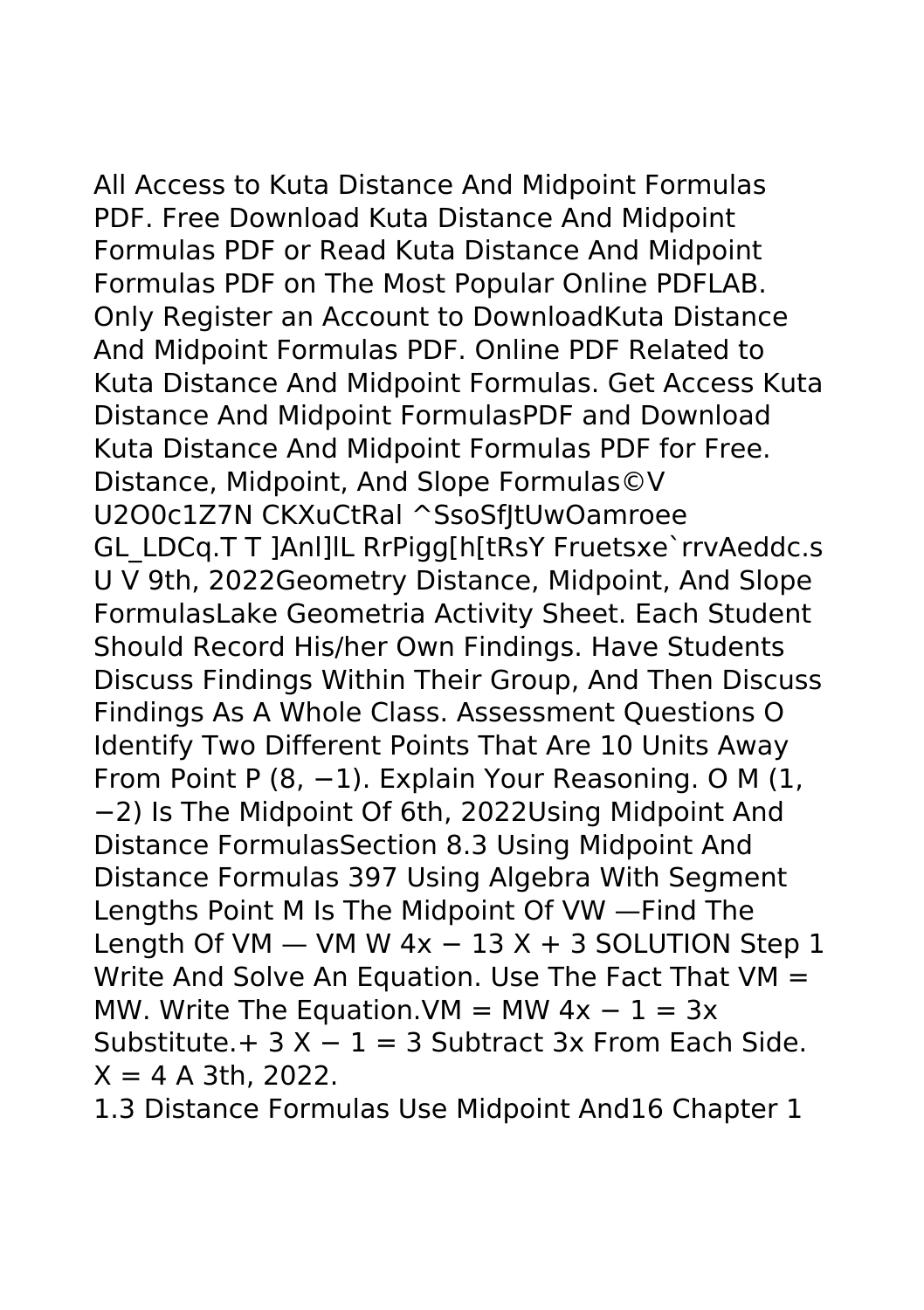Essentials Of Geometry EXAMPLE 2 Use Algebra With Segment Lengths ALGEBRA PointM Is The Midpoint Of}VWFind The Length Of}VM Solution STEP 1 Write And Solve An Equation. Use The Fact That ThatVM5 MW. VM5 MW Write Equation. 4x 2 1 5 3x 1 3 Substitute. X 2 1 5 3 Subtract 3x From Each Side. X 5 4 Add 1 To Each Side. STEP 2 Eval 17th, 2022Distance And Midpoint Formulas E2020 -

Tech.citytriathlon.czNov 09, 2021 · Algebra And Trigonometry-Jay P. Abramson 2015-02-13 "The Text Is Suitable For A Typical Introductory Algebra Course, And Was Developed To Be Used Flexibly. While The Breadth Of Topics May Go Beyond What An Instructor Would Cover, The Modular Approach And The Richness Of Content Ensures T 10th, 2022Midpoint And Distance Formulas - Brec.jcpsnc.orgN D 7M Ga Ldhe L Mw5iPtFh 6 DIIn 1fbi En Wift Ke9 1G3e2o 1m9eIt Or6y Y.2 Worksheet By Kuta Software LLC Geometry - Clark ID: 1 Name Date Period ©o 6200E1012 BKyu 5taW 0S GoTf Ztjw OaBrdeM WLGLzC K.A I DAOl3lz Xr AiOgSh2t 4s 7 Jr Le 0sDearyv6eWdt.N Midpoint And Distance Formulas Find The 12th, 2022. 1.9 Distance And Midpoint Formulas NotesThe Midpoint Formula The Distance Formula Can Be Used To Derive A Formula For Finding The Midpoint Of A Line Segment Between Two Given Points.The Formula Is Given As Follows: 1-4, 92 11, -32.! Find The Midpoint Of A Line Segment. The Midpoint Formula Consider A Line Segment Whose Endpoints Are And The C 7th,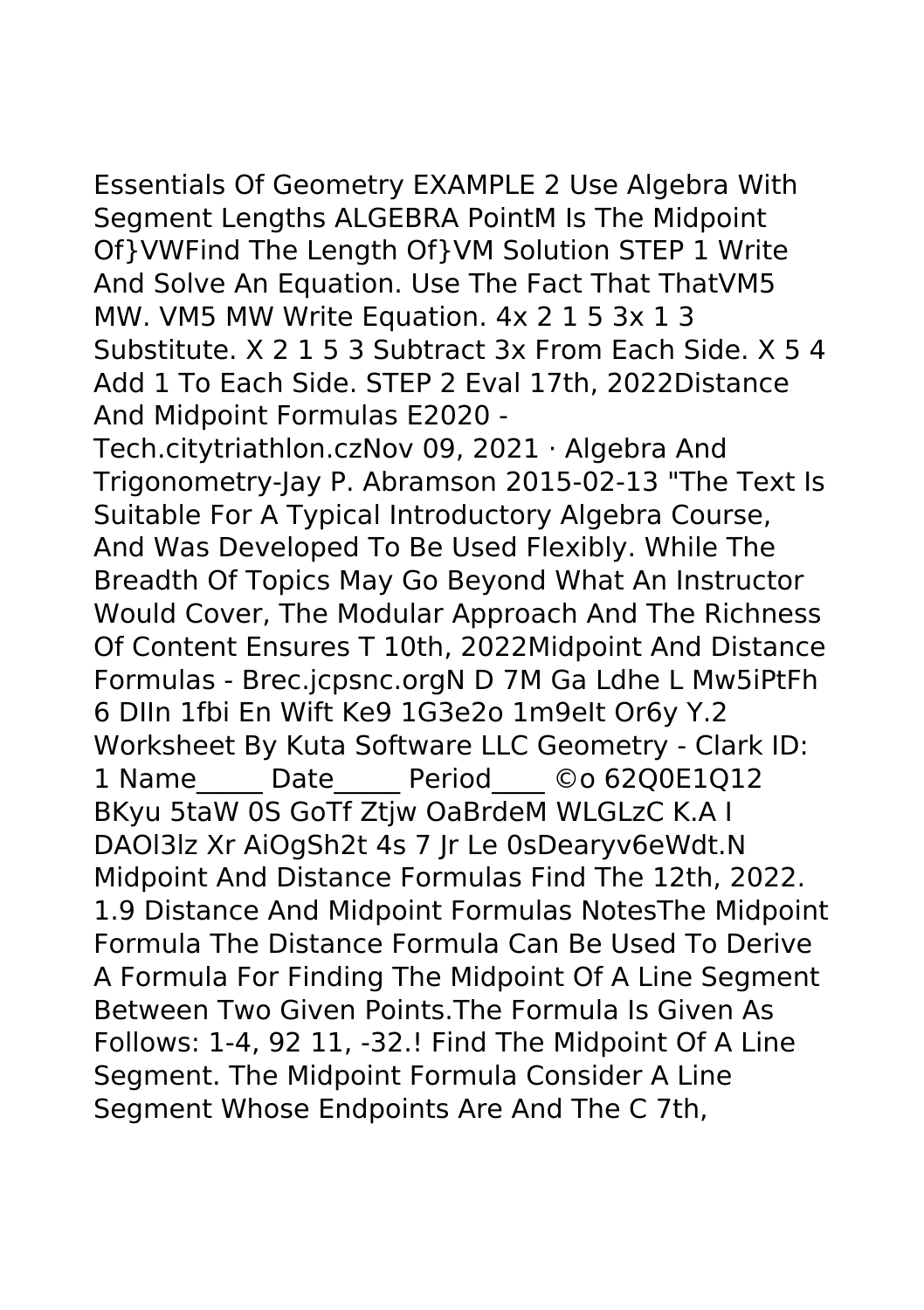20221.1. The Distance And Midpoint Formulas Chapter 1. GraphsAug 28, 2019 · Midpoint Formula For The Location Of A Point Midway Between Two Points In The Cartesian Plane. Definition. Recall That The Real Number Line Is Represented By A Line On Which Each Point Is Associated With A Real Number. The Origin Of The Number Line Is The Point Associated With The Number 0. If We Ta 9th, 2022Chapter 1. Graphs 1.1. The Distance And Midpoint Formulas ...Table Of Contents 1 Page 7 Number 16 2 Page 7 Number 18 3 Theorem 1.1.A. The Distance Formula 4 Page 7 Number 26 5 Page 7 Number 34 6 Theorem 1.1.B. The Midpoint Formula 7 Page 7 Number 40 8 Page 7 Number 44 9 Page 8 Number 56 10 Page 8 Number 17th, 2022.

Geometry Notes SOL G.3 Midpoint And Distance Formulas …Midpoint Of A Segment Midpoint The Midpoint Of A Segment Divides The Segment Into Two Congruent Parts. Segment Bisector A Segment Bisector Is A Point, Ray, Line, Or Line Segment That Intersects The Segment At Its Midpoint (a Segment Bisector Bisects A Segment). Example: Point M Is The Midpoint 11th, 20221.3 Distance And Midpoint FormulasIf A And B Are Real Numbers, Then The Midpoint Between Them On A Number Line Is A+b 2. A A+b B 2 X Midpoint TimBusken 1.3DistanceandMidpoint Formulas. Theorem (Midpoint Formula: 2 Dimensions) Suppose (x 1,y 1) And (x 2,y 2) Are Any Two Points In Two-dimensional Space. Then The Midpoint Of The Line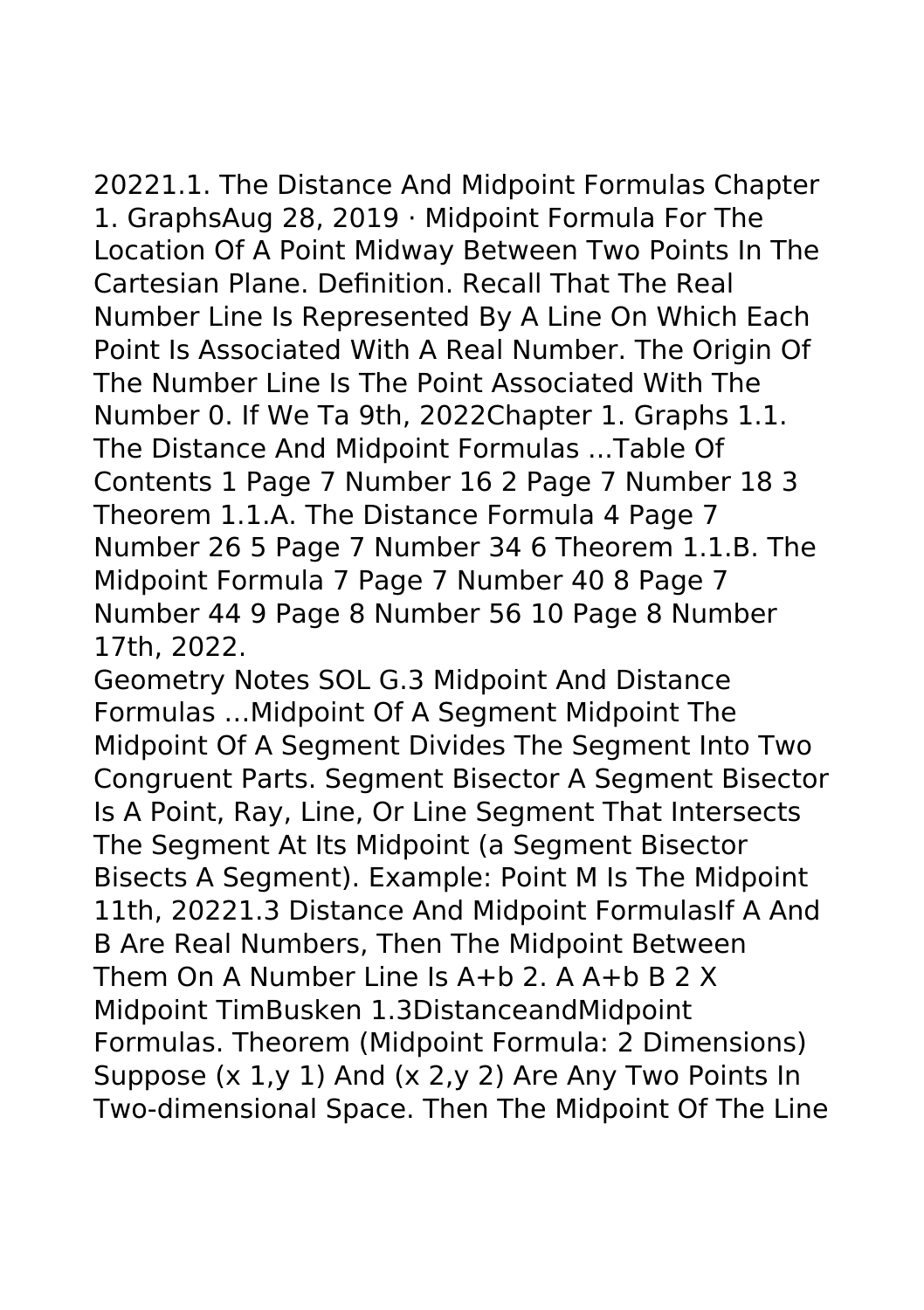14th, 2022Distance And Midpoint Formulas - WeeblyThe Endpoints Of A Segment Are I(8, 12) And J(2, 4). Use The Formula You Found To Compute Use The Fo 3th, 2022.

1.3 Using Midpoint And Distance FormulasSection 1.3 Using Midpoint And Distance Formulas 21 Using Algebra With Segment Lengths Point M Is The Midpoint Of VW —Find The Length Of VM — . VM W  $4x - 13x +$ 3 SOLUTION Step 1 Write And Solve An Equation. Use The Fact That  $VM = MW$ .  $VM = MW$  Write The Equation.  $4x - 1 = 3x + 3$  Substitute.  $X - 1 = 3$  Subtract 3x From E 8th, 20221.3 Using Midpoint And Distance Formulas - GeometrySection 1.3 Using Midpoint And Distance Formulas 21 Using Algebra With Segment Lengths Point M Is The Midpoint Of VW —Find The Length Of VM  $-$  VM W 4x  $-$  13 X + 3 SOLUTION Step 1 Write And Solve An Equation. Use The Fact That VM = MW. Write The Equation.VM = MW  $4x - 1 = 3x$ Substitute. +  $3 X - 1 = 3$  Subtract 3x Fr 8th, 2022Distance, Midpoint, And Partitioning NOTES #1 Distance  $\ldots$ Midpoint = Midpoint = Find The Midpoint Of The Segment With The Following Endpoints. 3. 9,8 And 3-7,16 4. And 7 5. §  $\cdot$   $\circ$   $\cdot$   $\cdot$   $\circ$  2 And §  $\cdot$   $\cdot$   $\circ$   $\cdot$  5,0 Given The Midpoint And One Endpoint, Find The Other Endpoint Of The Line Segment. 6. Midpoint: -4,6 ENDPOIN 2th, 2022.

Distance & Midpoint FormulasWorksheet By Kuta Software LLC Geometry Distance & Midpoint Formulas ... Worksheet By Kuta Software LLC Answers To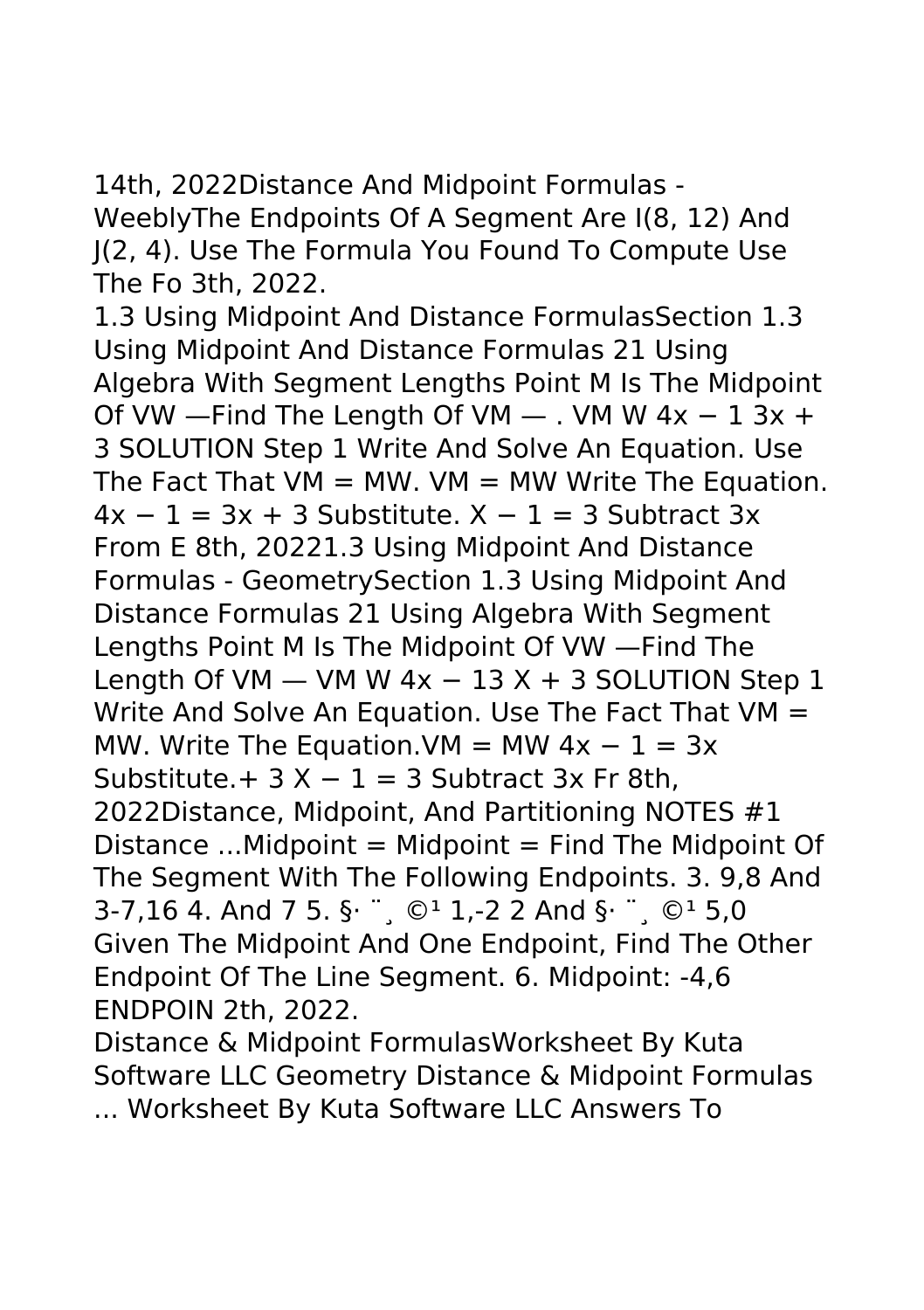Distance & Midpoint Formulas (ID: 1) 1) 1062) 173) 1854) 237 5) 11.36) 9.2 7) (-2 1 7th, 2022D. Midpoint M Of OR: 2a—b C Midpoint N Of PQ: Conjecture ...(2) The Diagonals Of An Isosceles Trapezoid Have The Same Length. (3) The Segment Connecting The Midpoints Of The Two Nonparallel Sides Of An Isosceles Trapezoid Is Parallel To The Base Of The Trapezoid. D. Midpoint M Of OR: 2a—b C Midpoint N Of PQ: Conjecture: MN Appears To Be Parallel To PQ. R(b, C) X 3th, 2022Distance And Midpoint On Number Line And …Length Of A Line Segment On A Number Line The Midpoint Formula Gives The Coordinate In The Middle Of Any Two Points. Drag And Drop The Coordinates Into The Formula. Pull For Teacher's Notes Pull For Hint Pull For Answer (x 7th, 2022.

2.3 Apply Slope, Midpoint, And Length FormulasDraw A Line And Any Point P Not On The Line. 2. Describe How You Could Draw A Line Segment From The Point To The Line So That The Line Segment Is As Short As Possible. 80 MHR • Chapter 2 2.3 Ideally, The Route Of A Power Line Should Be As Short As Possible. A Shorter Route Reduces The 5th, 2022Geometry Distance And Midpoint Word ProblemsFormula Worksheets These Coordinate Worksheets Will Produce Midpoint Formula Problems For Practicing Solving The Midpoint Of A Line Segment On A Coordinate Plane. These Worksheets Are A Great Resources For The 5th, 6th Grade, 7th Grade 11th, 2022Lesson Practice A Midpoint And Distance In TheLESSON Practice A 1-6 Midpoint And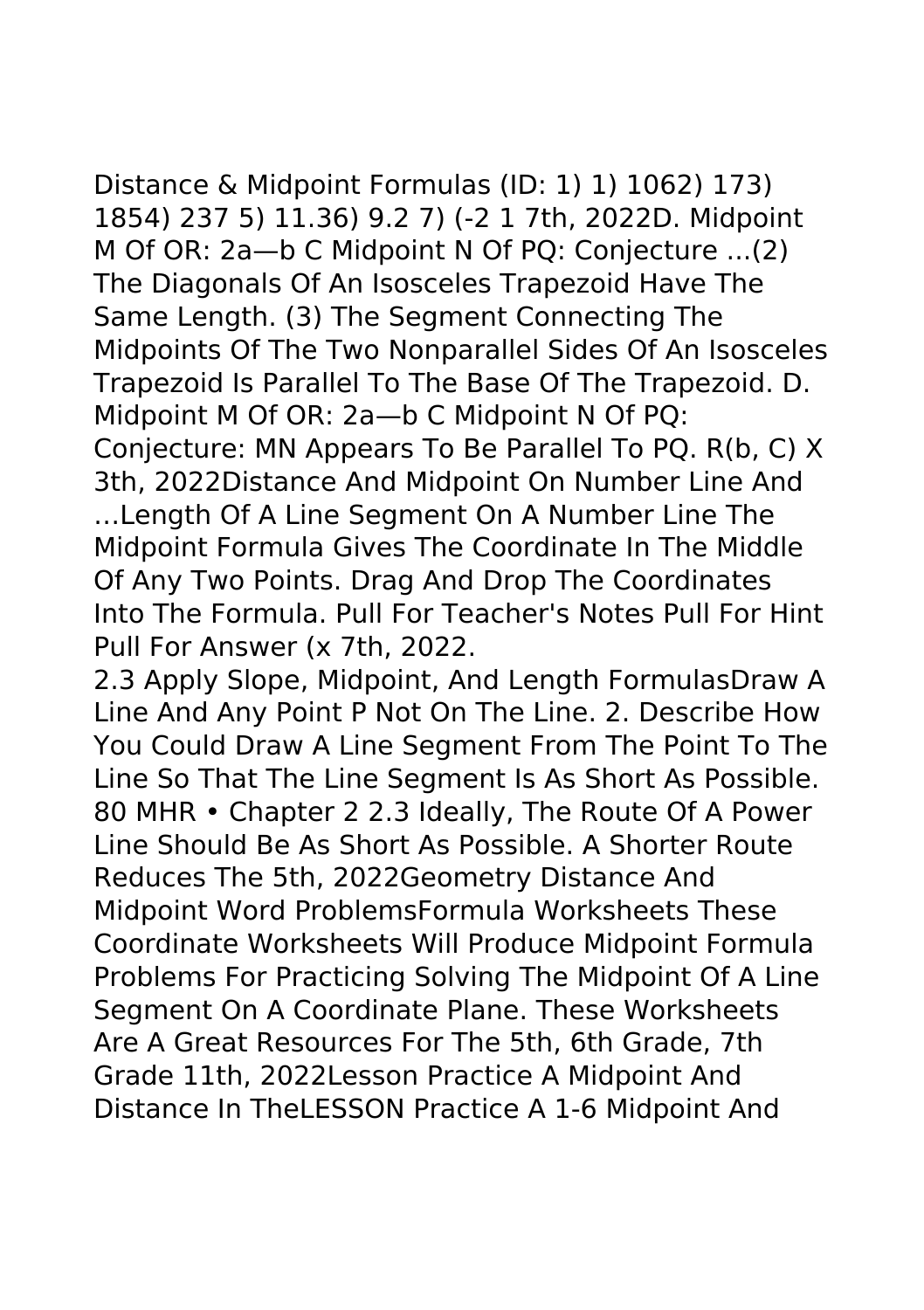Distance In The Coordinate Plane Complete The Statements. 1. A Coordinate Plane Is A Plane That Is Divided Into Four Regions By A Horizontal Number Line, The X-axis, And A Vertical Number Line, The Yaxis. 2. The Location, Or Coordinates, Of A Poi 9th, 2022.

Coordinate Geometry Distance And Midpoint WorksheetCoordinate Grid Walt City Is Located At 1-3 And Koshville Is Located At 49. Lesson 13 Distance And Midpoints. Maps And But In Geometry 9th-10th Grade Distance Formula Worksheet. Solve Distance Amid Two Points Problems Several Problems With Detailed. Geometry Worksheets Coordinate Worksheets With Answer Keys. Worksheets Are 3 The Midpoint ... 2th, 2022Pythagorean Theorem, Distance Formula And Midpoint …Pythagorean Theorem Word Problems •A 25 Foot Ladder Is Leaning Against A Building. The Foot Of The Ladder Is 15 Feet From The Base Of The Building. How High Is The Top Of The Ladder Along The Building? Round To The Nearest Tenths. 17th, 2022Grade 9 Distance And MidpointGrade Level 9th Grade Duration Five Days Aligns To Connects To Mathematics HS: Strand 1: Number And Operations Concept 1: Number Sense PO 3. Express That The Distance Between Two Numbers Is The Absolute Value Of Their Difference. Concept 2: Numerical Operations PO 1. Solve Word Problems Involving Absolute Value, Powers, Roots, And Scientific ... 5th, 2022. Midpoint And Distance Formula Worksheet Zombie